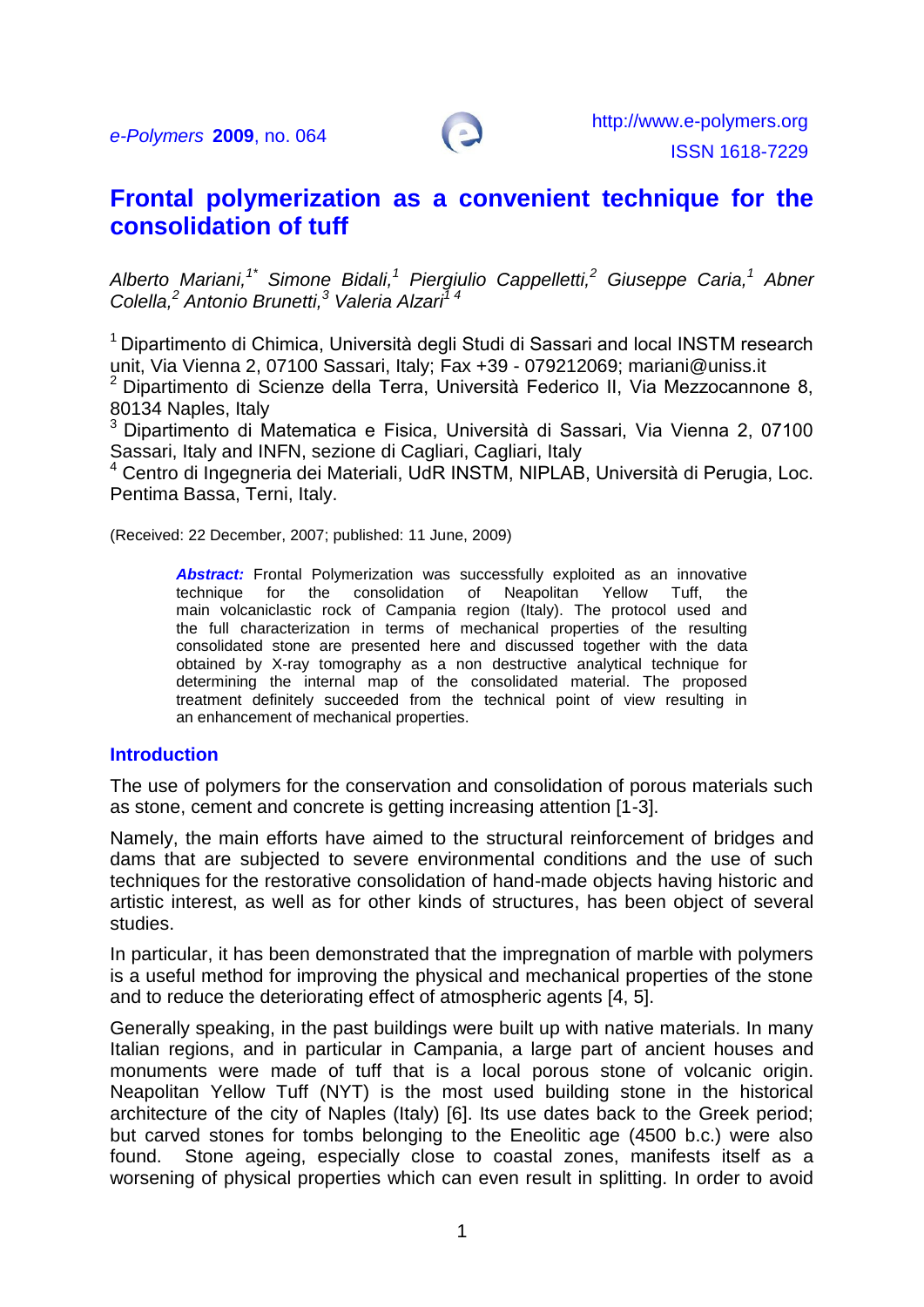the aforementioned erosion and deterioration drawbacks, one of the main methods used so far in the treatment of stony materials with macromolecular compounds is characterized by the use of thermoplastic polymers dissolved in suitable solvents. Such polymer solutions are spread on the stone surface and the solvent is allowed to evaporate, thus often getting unsatisfactory results that are due to the large polymer solution viscosity and to the consequent low penetrating ability. This penetration difficulty is also caused by the large macromolecular size, in many cases larger than that of the stone pores. Furthermore, the use of solvents has important disadvantages related to environmental pollution, costs and operational times.

In order to overcome the inconveniences cited above, one of the proposed alternatives is the in situ polymerization. Since this method uses liquid monomers, which are characterized by a viscosity much lower than that typically found in polymer solutions it permits also the consolidation of the deeper stone layers, not reachable by polymer solutions. The so-treated samples are subsequently heated in an oven in order to in situ polymerize monomers inside the stone [4, 5].

However, the use of an oven strongly limits the practical application of this method to little and easily movable samples only.

In the present paper, we propose Frontal Polymerization (FP), a facile technique which may represent a significant improvement of the above in situ polymerization methods. Indeed, FP: i) allows one to operate in times much shorter than those typical of all conventional polymerization methods; ii) requires a negligible energy amount; iii) can work also in absence of solvents; iv) is applicable also to large objects.

FP is a polymerization technique in which the reaction heat is exploited for the propagation and self-sustaining of the reaction itself. Indeed, due to an initial chemical or physical ignition, a hot polymerization front is generated. Front propagates throughout the monomer by converting it into polymer in a fashion similar to a reaction wave. It is noteworthy that no further energy supply is needed in order to self-sustain.

In 1972, Chechilo et al. [7] were the first who proposed FP as a new polymerization technique; in detail, they polymerized methyl methacrylate in "adiabatic conditions" under high pressure.

Since the nineties, a great deal of work has been done mainly by Pojman et al. who studied macrokinetics and dynamics [8-12] and new frontally polymerizing systems [13-15]; Morbidelli et al. suggested the application of FP to the preparation of copolymers [16] and blends [17]; Washington and Steinbock published on the preparation of hydrogels by FP [18, 19].

Since 2000, our research group has been active in this field [20-30]. Namely, we have studied the application of FP to the synthesis of polyurethanes [20, 21], polydicyclopentadiene [22], polyacrylates [23], interpenetrating polymer networks composed of polydicyclopentadiene and polyacrylates [24], polyester resins [25, 26] and epoxy resins [27]. Furthermore, polymer nanocomposites containing polyhedral oligomeric silsesquioxanes [28] and montmorillonite [29] as nanofillers were synthesized. Besides, we have proposed the application of FP to the consolidation of stone and wood with suitable polymers [31-33].

This work deals with the application of FP to the consolidation of NYT and the full sample characterization is also described.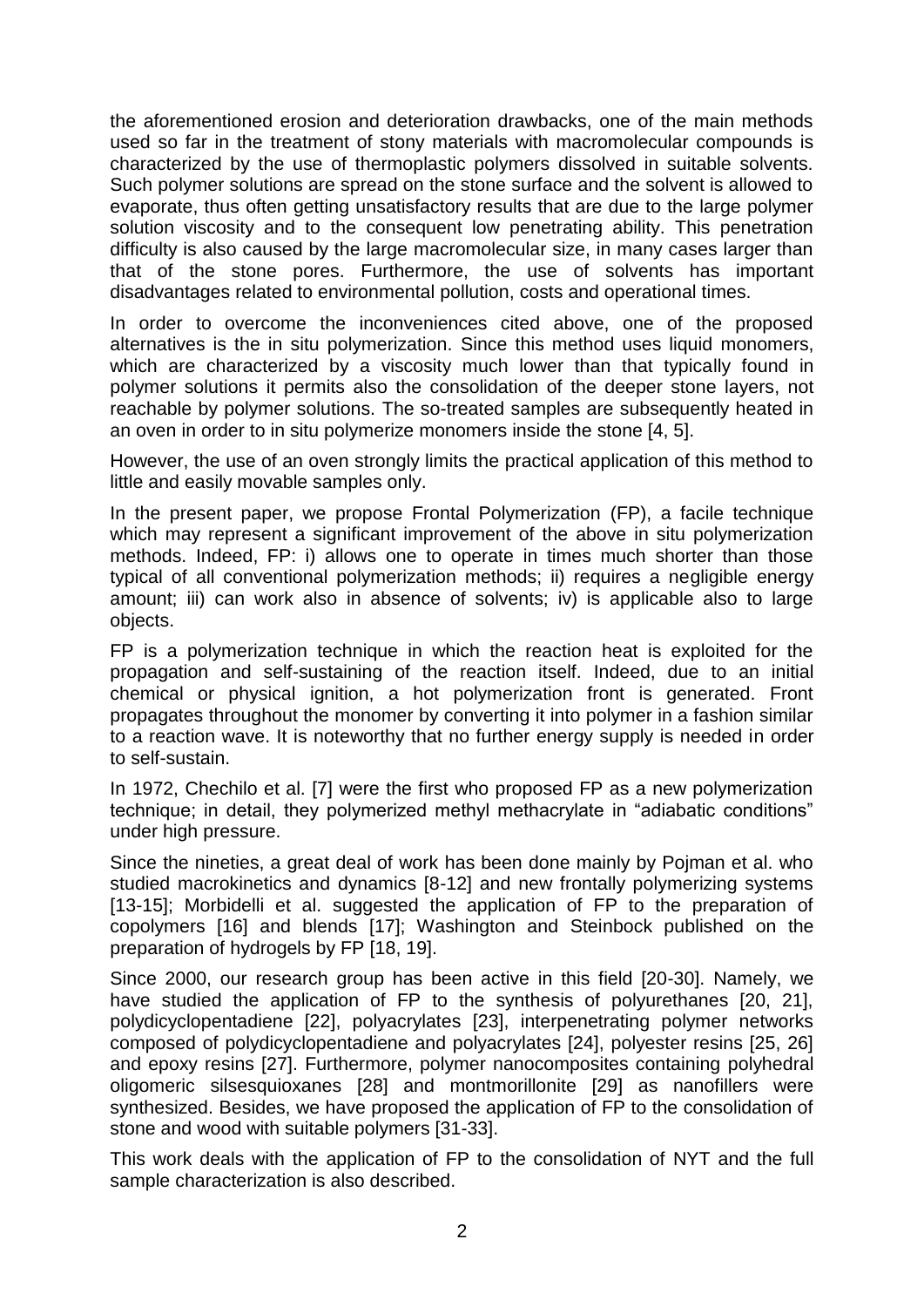#### **Results and discussion**

In the present work, FP technique have been used in order to consolidate NYT in a way that is easy, fast and very effective even in the deepest stone layers, those generally not reachable by the classical techniques which use polymer solutions instead of the corresponding monomers. The latter can penetrate the stone much better in that they are significantly less viscous than polymer solutions and are characterized by molecular size small enough to pass also through the smallest stone pores, which may have dimensions even smaller than those of a typical macromolecule.

HDDA was chosen as the monomer because it was found to be very reactive in FP runs by giving rise to self-sustaining fronts even in the presence of large amounts of inert material which dissipates heat. Indeed, one of the main FP features is that it can be successfully performed only if the amount of non dissipated heat is sufficient to induce the polymerization of the non reacted monomer which is in correspondence of the front.

NYT represents the product of one of the largest and most powerful eruptions of Campi Flegrei (Southern Italy). A substantial portion of this volcaniclastite (> 50 vol.- %) was involved in diffuse zeolitization processes that determined the crystallization of phillipsite and, subordinately, chabazite and analcime. The main content of these authigenic phases generally exceeds 50 wt.-% and sometimes can reach 70±80 wt.- % [34-37].



**Fig. 1.** Front position as a function of time for a typical FP run performed on a 7 cm edge cubic sample. Data have been recorded starting from the height of 2.5 cm. Time 0 corresponds to the start of the ignition period, which took 1 minute.

It owes its fame to the lithified facies that have been used as a building material since ancient times because of its color, light weight, and good insulating properties; at the same time, it is weak enough to be easily sewn into dimension stones.

Most of the building walls in Naples centre are composed of NYT which, before the advent of reinforced concrete, performed not only architectural but mainly structural functions, partly thanks to its good physical and mechanical properties [38].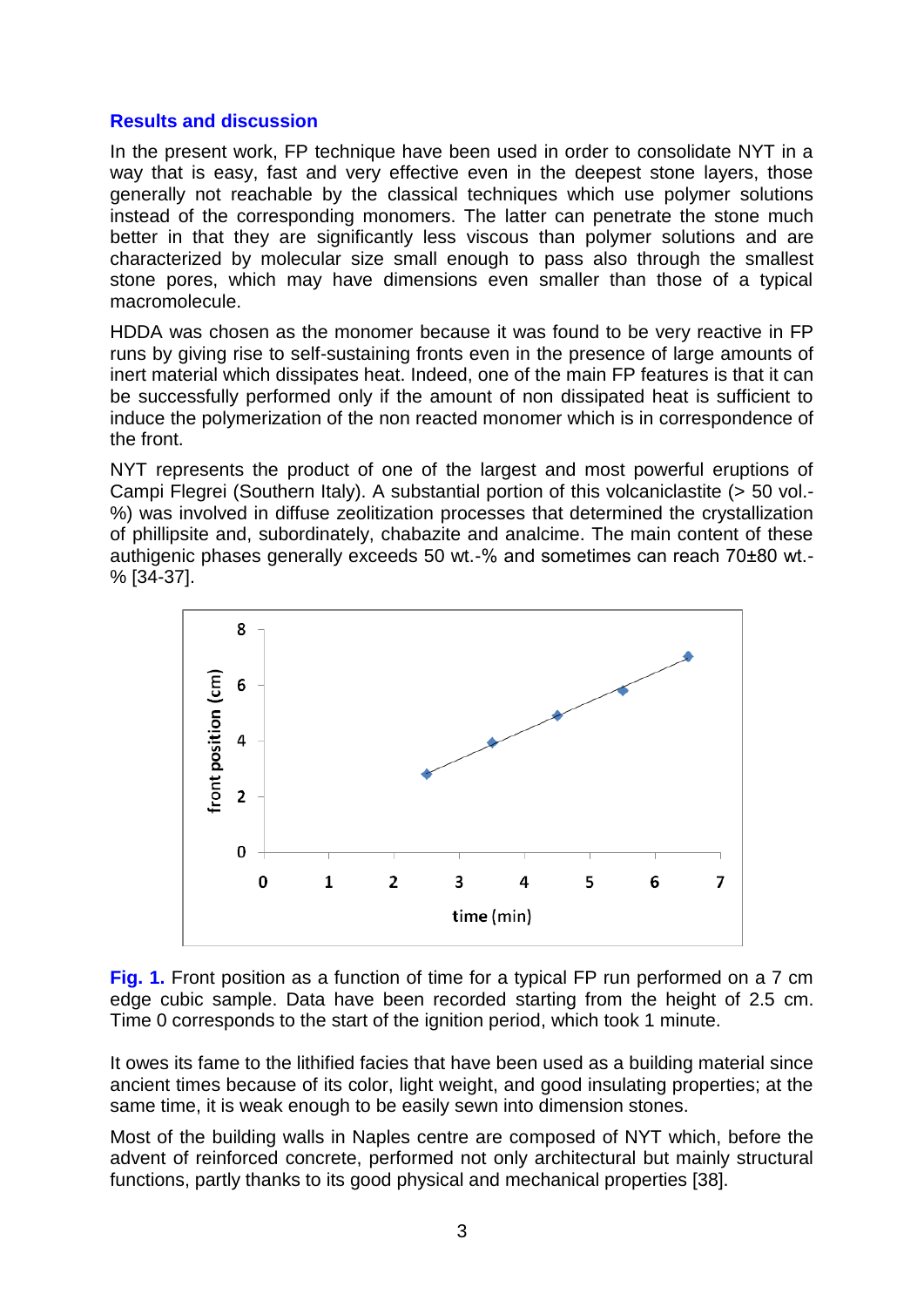High porosity, along with the abundant presence of zeolites (mainly phillipsite and subordinate chabazite) in the bonding matrix, makes this rock a good heat and sound insulator. According to NorMal 1/88 [39], the most frequent weathering typologies of NYT are: i) alveolization: mainly due to detachment of lithic clasts or disgregation of zeolitized pumices; ii) scaling and exfoliation: both due to the action of damp waters through the stone and later recrystallization of soluble salts; iii) disaggregation: also due to infiltration of water and the consequent dissolution of the constituent stone phases (crystalline and/or amorphous); iv) patinæ, stains, efflorescences: extensively present on surfaces subjected to intense dissolution and evaporation of damp waters [40].



**Fig. 2.** Reconstruction of a transversal slice of an NYT sample before monomer absorption. The grey scale level represents voids (in black) and higher density zones (in white).



**Fig. 3.** Same sample as Figure 2 but after FP. At first glance, due to the rescale of the gray level scale in this reconstruction, the difference does not appear very evident. However, a higher X-Ray voltage was required, this being clear evidence that the object is now denser.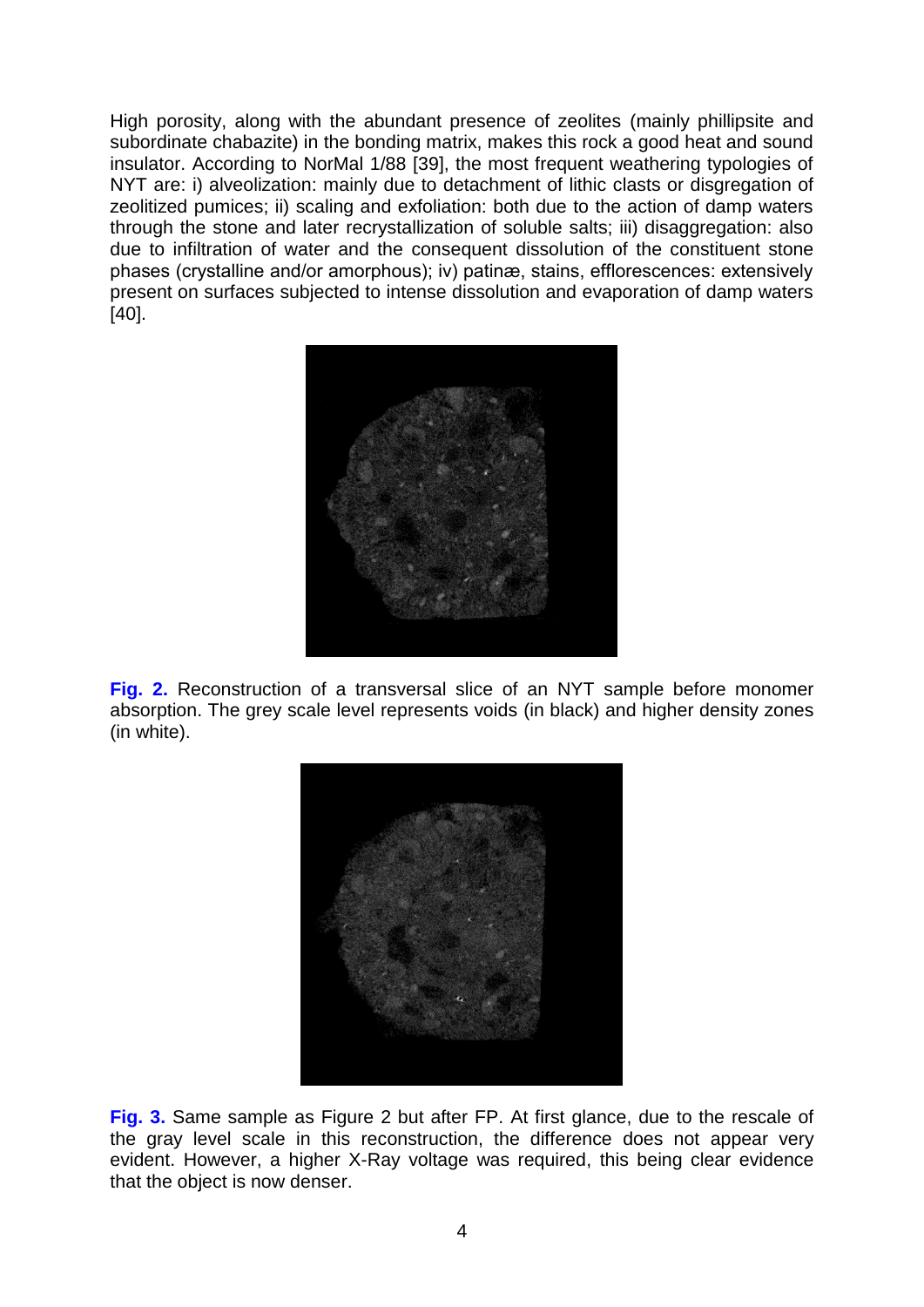In Figure 1, front position as a function of time is reported for a typical FP run performed on a 7 cm edge cubic sample. By the analysis of these kinds of graphs, *Vfs* were calculated.



**Fig. 4.** Intensity profile of a central line of the reconstruction in Figure 2. Lower values correspond to a less dense material.



**Fig. 5.** Intensity profile of a central line of the reconstruction in Figure 3. Compared to the profile in Figure 4, a higher absorption (i.e. density) is visible. This effect is due to the presence of polymer inside the void of the untreated material.

In detail, polymerization times (1 minute heating period included) of 7 cm edge stones were between 6.0 and 7.5 min, corresponding to  $V$ <sub>6</sub> ranging from 1.2 and 0.9 cm·min-1 . FP duration in 4 cm edge samples were 3.5 – 4.0 min corresponding to *Vf*s = 1.1 – 1.0 cm·min<sup>-1</sup>. T<sub>max</sub> values ranged between 130 and 140 °C.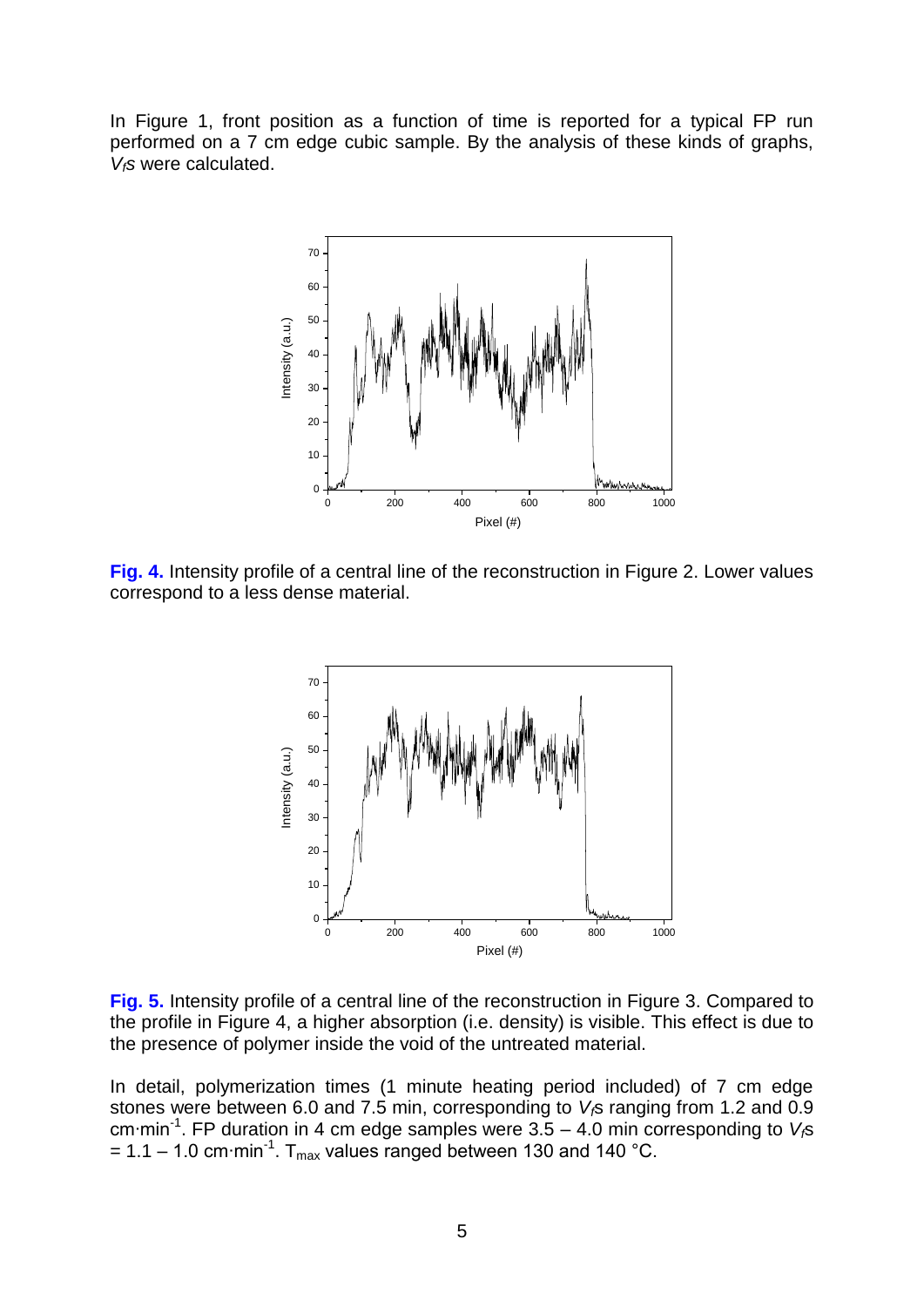These values are in the same range of those typically found in FP runs, recorded also in absence of inert material such as a stone [7-32].

As mentioned before, X-Ray Tomography is a non destructive technique that allows reconstructing the internal map of a sample by analyzing the local variations of its absorption coefficient [41]. This can be related to the composition of the sample and thus, in our case, to the presence of the polymer which replaced air. Indeed, since these two materials have different absorption coefficient values, the increment of the latter can be easily related to the presence of the polymer, which is denser. For this reason, tomographic measurements can be successfully performed on NYT samples.

In Figure 2, a tomographic reconstruction of a transversal slice of an NYT sample of before any treatment is reported, while in Figure 3 the same slice after polymerization is shown. The 'polymerized' sample appears to be more homogeneous compared to the untreated one. However, the grey scale representation does not allow understanding well the quality of the filling. For this reason, in Figures 4 and 5 two intensity profiles, respectively extracted by the center of reconstruction reported in Figures 2 and 3, are depicted which confirm the above statement.

Physical-technical literature data of pristine NYT are reported in Table 1. Despite of material heterogeneity, those parameters are quite homogeneous. Apparent density ranges from 1106 to 1281 kg m<sup>-3</sup>, whilst real density is comprised between 2246 and 2304 kg $\text{m}^3$ . Those values are coupled with very high porosity, on average slightly less than 50 wt.-%. The high porosity is also demonstrated by imbibition capacity, ranging from 31.28 to 40.85 wt.-%. 90 wt.-% of  $H<sub>2</sub>O$  absorption took place in the first hour of test, and reached 100 wt.-% after 8 days. The same consideration can be drawn from capillarity absorption tests, which average value is 0.7581 g·cm<sup>-2</sup>·s<sup>-1/2</sup>, and from water vapor permeability (197.05 g·m<sup>-2</sup>·day<sup>-1</sup>).

|                                                      | samples <sup>a</sup> average |        | Max                  |       | Min Standard |
|------------------------------------------------------|------------------------------|--------|----------------------|-------|--------------|
|                                                      |                              |        |                      |       | Deviation    |
| Apparent density in kg·m <sup>-3</sup>               | 21                           | 1198   | 1281                 | 1106  | 0.05         |
| Density in $kg·m-3$                                  | 21                           | 2275   | 2304                 | 2246  | 0.02         |
| Open porosity in %                                   | 21                           | 47.32  | 51.97                | 43.60 | 2.18         |
| Imbibition capacity in %                             | 18                           | 35.49  | 40.85                | 31.28 | 2.86         |
| Water vapor permeability                             |                              |        |                      |       |              |
| in g $\cdot$ m <sup>2</sup> $\cdot$ day <sup>1</sup> | 12                           |        | 197.05 245.86 172.91 |       | 22.76        |
| Capillarity absorption                               |                              |        |                      |       |              |
| in g cm <sup>-2</sup> s <sup>-1/2</sup>              | 18                           | 0.7581 | 0.8652 0.6623        |       | 0.0675       |
| Dry ultrasonic velocity in $m \cdot s^{-1}$          | 57                           | 2045   | 2437                 | 1755  | 161.5        |
| Wet ultrasonic velocity in $m·s^{-1}$                | 57                           | 2000   | 2311                 | 1733  | 140.9        |
| Uniaxial compressive strengths in                    |                              |        |                      |       |              |
| MPa                                                  | 3                            | 3.99   | 5.89                 | 2.87  | 1.66         |
| aunah araf aspecialareal aspectes                    |                              |        |                      |       |              |

**Tab. 1.** Main physical parameters of pristine Neapolitan Yellow Tuff [38].

a number of considered samples

Ultrasonic velocity values are lower in saturated samples; this fact turns out to be a characteristic feature for high porosity materials. Ultrasonic dry velocities range from 1755 to 2437  $m·s<sup>-1</sup>$ , while the wet ultrasonic ones are comprised from between 1733 to 2311 m $\cdot$ s $^{-1}$ .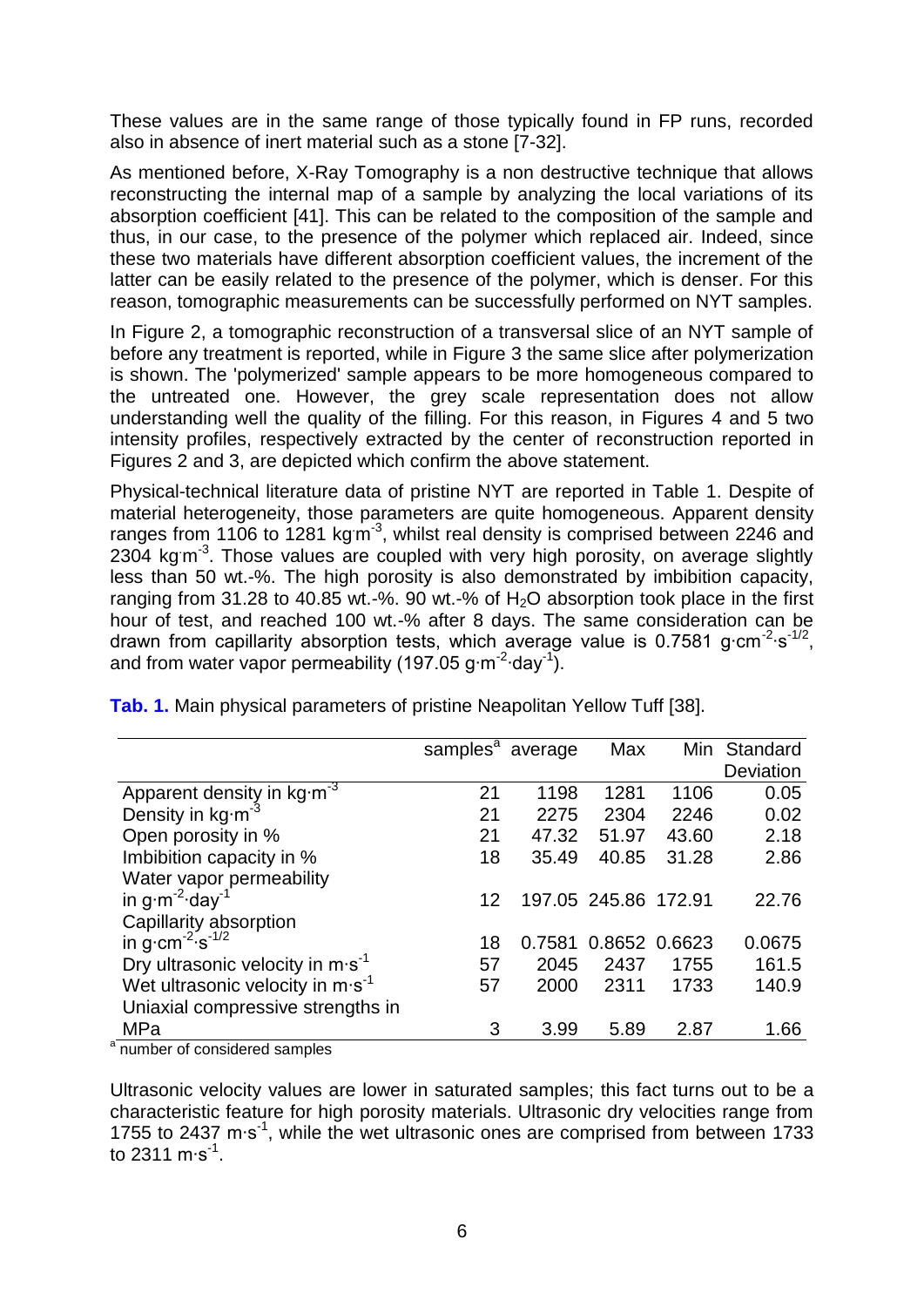|  | Tab. 2. Physical parameters characterizing FP-treated NYT samples. |  |
|--|--------------------------------------------------------------------|--|
|  |                                                                    |  |

|    |        | Max                          | Min   | Standard<br>Deviation |
|----|--------|------------------------------|-------|-----------------------|
| 6  | 1370   | 1400                         | 1336  | 0.25                  |
| 8  | 1883   | 1892                         | 1874  | 0.062                 |
| 8  | 25.86  | 27.78                        | 23.62 | 0.017                 |
| 6  | 9.57   | 11.96                        | 8.04  | 1.71                  |
| 10 | 0.0013 |                              |       | 0.0001                |
| 10 | 15.75  | 17.52                        | 13.83 | 1.48                  |
|    |        | samples <sup>a</sup> average |       | 0.0014<br>0.0011      |

<sup>a</sup> number of considered samples





Uniaxial compressive strengths (UCS*s*) allowed classifying NYT as a 'weak' rock [38] with good physical-mechanical properties and its values is around 4 MPa on average.

XRPD of NYT samples are reported in Figure 6. The comparison between treated and untreated samples evidenced the increase of the background in the treated one, due to the polymer X-ray scattering, but the crystal structure of the mineral phases was not affected, as confirmed by peak shape and intensity. SEM observations (Figure 7) were performed on both matrix and pumice constituents of NYT; as expected, the matrix of treated sample displays the embedding of crystal phases by the polymers (Figure 7B), whereas this fact is not so evident in the pumice (Figure 7D).

Apparent density on FP-treated samples revealed a substantial increase of this parameter (1198 Kg·m<sup>-3</sup> vs 1370 Kg·m<sup>-3</sup>) and a sharp decrease in the open porosity (47.32 vs. 25.86 %) (Tables 1 and 2).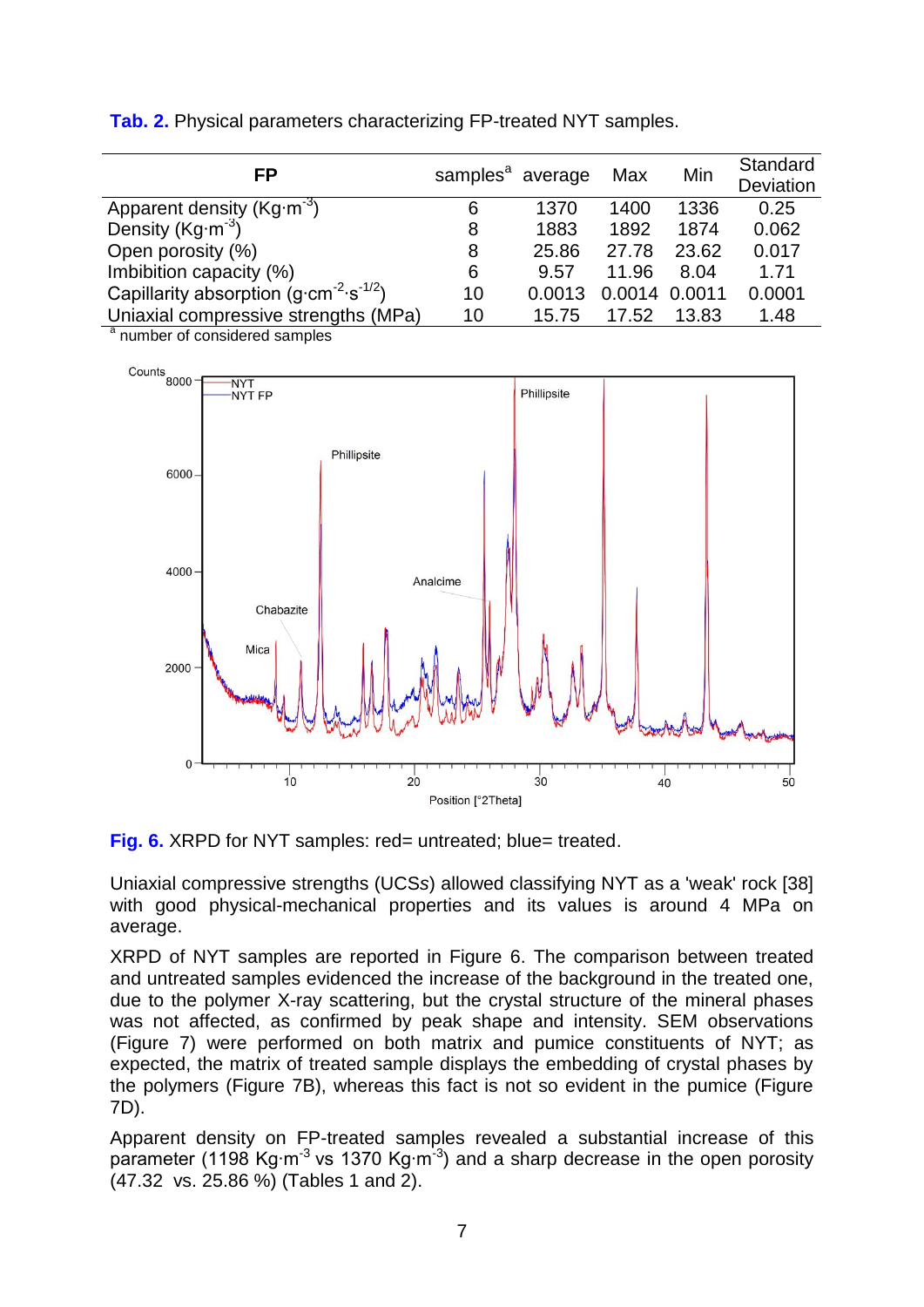Hg porosity tests values confirmed this statement, mainly due to the reduction in micro- and meso-porosity range (Figure 8).



**Fig. 7.** SEM micrographs of untreated (A) and treated (B) matrix and untreated (C) and treated (D) pumice from NYT (an = analcime;  $ph =$  phillipsite;  $ch =$  chabazite). On the other hand, that involves a reduced capacity to absorb water (9.57 vs. 35.49 %) and a lowest coefficient of capillary absorption (0.0013 vs. 0.7581 g·cm<sup>-2</sup>·s<sup>-1/2</sup>) (Table 2).



**Fig. 8.** Hg intrusion porosimetry test for NYT. Upper = untreated; lower = treated.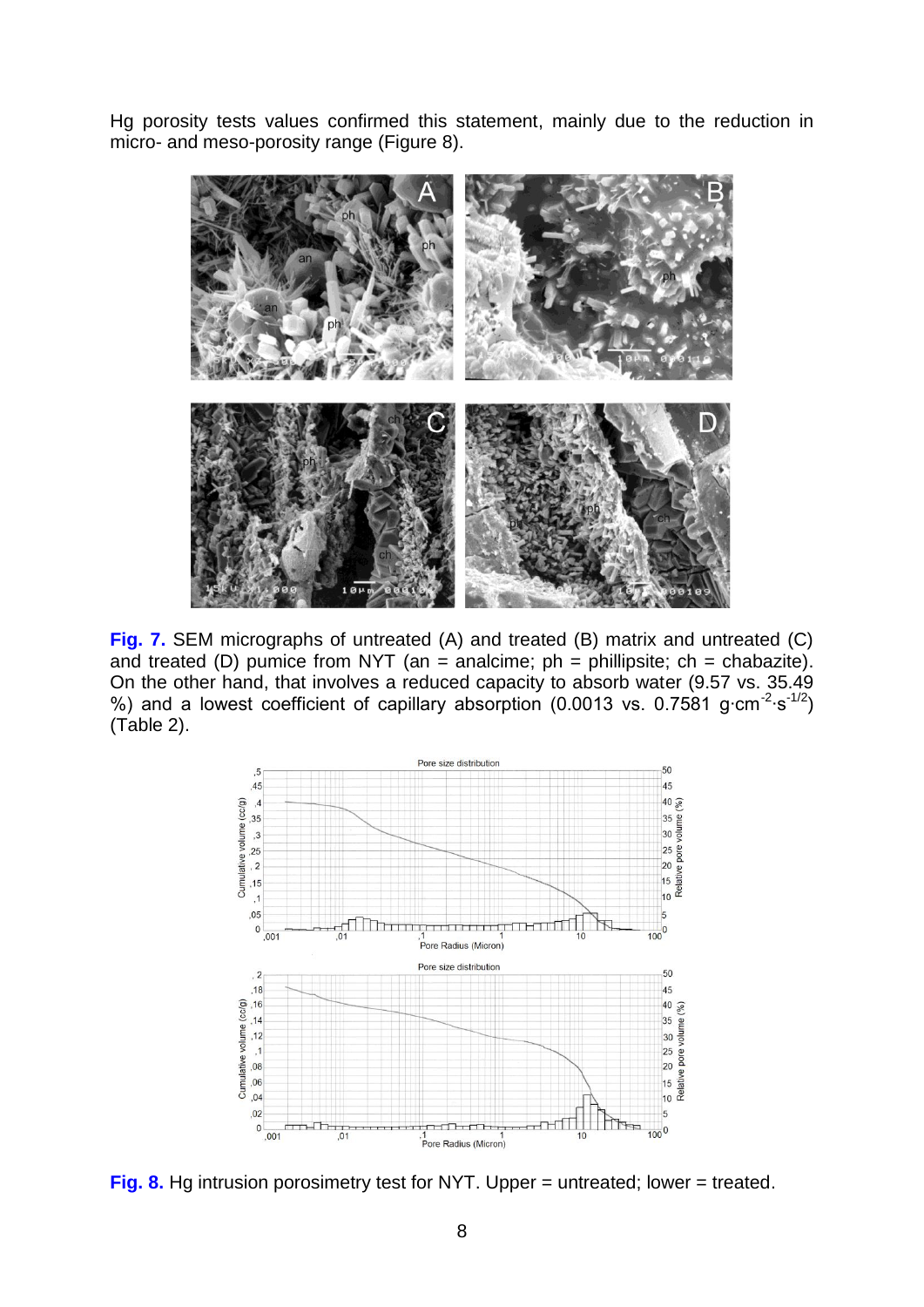With regard to UCS tests, the results here obtained are the most striking features, since UCS values for treated samples are more than triple of those of the untreated (4 . 15.75 MPa, Table 2).

On the basis of the above results, the unique drawback for this kind of treatment seems to be the dramatic change in macroscopic aesthetical features of the rock, since its peculiar yellow color is totally lost during the frontal polymerization tests (Figure 1). However, such a feature cannot be considered a disadvantage in all those applications in which aesthetic appearance is not mandatory.

### **Conclusions**

In the present paper, we have demonstrated once more that FP is a polymerization technique which may have great deal of practical interest. Initially studied for a laboratory curiosity, FP should now do enter the real application world by solving specific practical problems.

Namely, its use as a new consolidating technique of stone materials having historicartistic or civil engineering interest looks now very promising.

Furthermore, by using the same method it is possible to prepare various polymerbased composites with other porous materials such as wood, paper, concrete etc.

For the above reasons, further studies on different kinds of materials are in progress and will be reported soon.

# **Experimental part**

1,6-Hexanediol diacrylate (HDDA) came from Aldrich; 2,2'-azobis(isobutyronitrile) (AIBN) was from Fluka. All products were used as received.

X-ray powder diffraction (XRPD) data were collected on a Philips PW1730/3710 automated diffractometer (software Philips APD 3.6) with a curved graphite monochromator crystal, using the following operative conditions: CuKα radiation, 40 kV, 30 mA, 3 - 80° scanning interval; step size = 0.020° 2Θ and counting time of 10 s per step; 20 wt.-%  $\alpha$ -Al<sub>2</sub>O<sub>3</sub> added as the internal standard. Scanning electron microscopy (SEM) was carried out with JEOL JSM 5310. Hg porosimetry was performed with Thermo Pascal 140 and 440 porosimeters, and uniaxial compressive strength tests were collected on a Controls MCC 82 control console, with a C5600 300kN compression frame.

Cubic NYT samples (coming from Marano quarry, near Naples) had the following dimensions:  $4 \times 4 \times 4$  cm<sup>3</sup> and  $7 \times 7 \times 7$  cm<sup>3</sup> (Fig. 9).

Each sample was previously dried in a vacuum oven at 80 °C for 12 h and weighed. For each of them, a proper HDDA solution containing 6.7 mol-% of AIBN was prepared. The total weight of the solution was always equal to 25 wt.-% of any single stone. Samples were then allowed to be soaked by capillarity until all the prepared solution was absorbed. Imbibition time (*tIm*) comprised between 320 and 330 min for the 7 cm edge samples. For the 4 cm edge ones,  $t_{lm}$  was about 190 – 200 min. Therefore, in both cases, imbibition velocity  $(V_{lm})$  was about 0.02 cm·min<sup>-1</sup>. At the end of the imbibition process, stone specimens were wiped with absorbing paper and placed onto a heated plate (T  $\approx$  200 °C). Heating time was set at 60 s in order to ensure FP ignition and the subsequent ascending front propagation through the stone. After such a period, samples were removed from the hot plate, placed onto a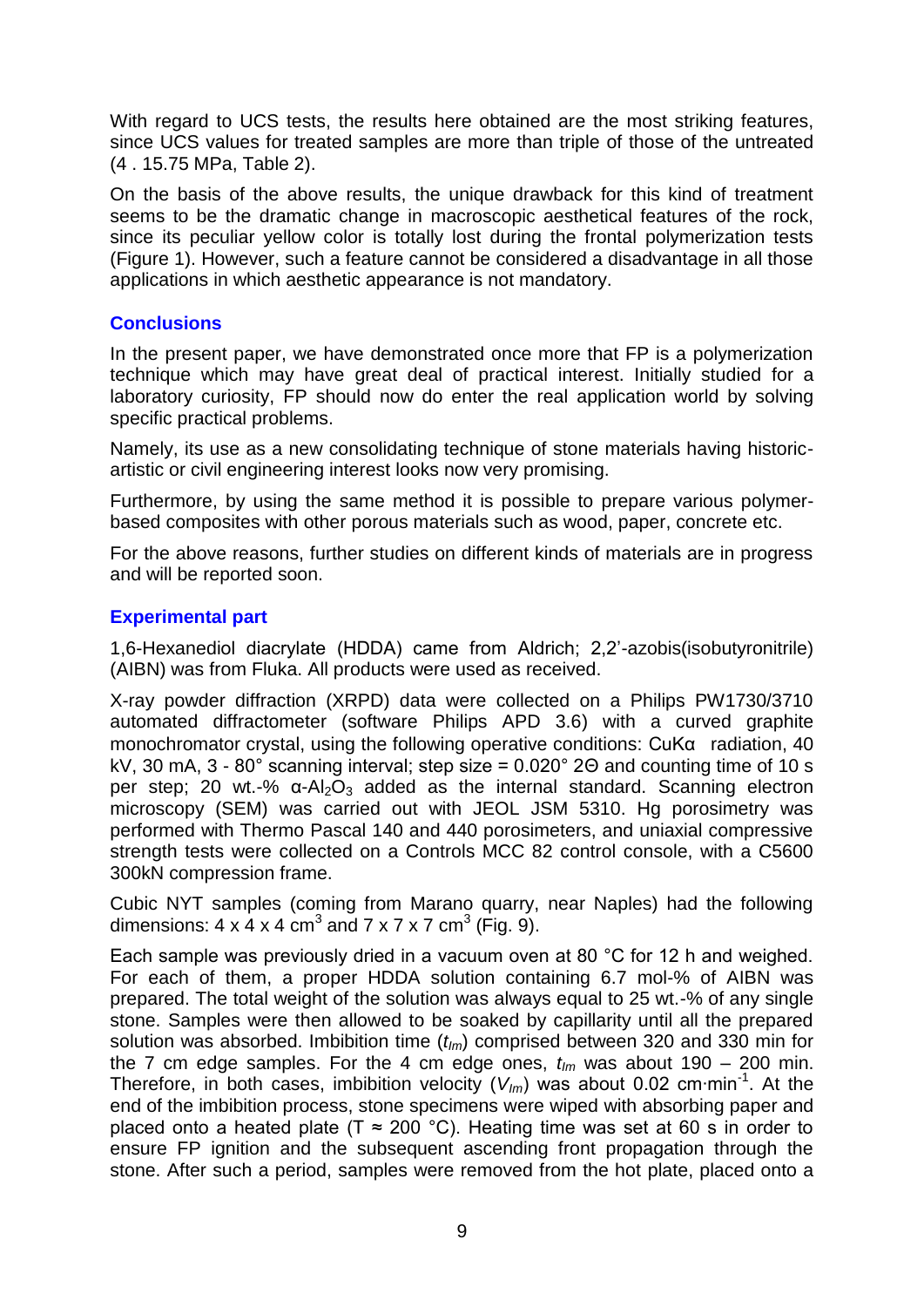cork platform until the front reached the upper base and allowed to cool to room temperature. Front position and its velocity (*Vf*) were recorded by using several Ktype thermocouples placed on the sample vertical surface at 1.0 cm one from each other; all thermocouples were connected to a digital thermometer used for the reading and recording of temperature. Front temperature  $(T_{max})$  was measured by placing a thermocouple junction inside a hole obtained by drilling the stone specimen in depth, and after accurately covering it by using the resulting stone powder. This expedient was necessary in order to ensure an effective contact between the thermocouple junction and the sample.



**Fig. 1.** Untreated (left) and treated (right) NYT samples.

Polymer distribution inside the sample was obtained by tomographic measurements by using an experimental apparatus formed by an X-ray tube working at voltage of 50-80 kV and current of 5 mA, a translation-rotation stage and a 5 cm x 5 cm CMOS flat panel with spatial resolution of 50  $\mu$ m. Each tomography was composed by a set of 180 projections (radiographies of the sample taken a different angles all around the sample). Each projection was formed by a 1024x1024 pixel image. Thus, up to 1024 internal absorption map of the sample was reconstructed, one for each line of the image.

# **References**

[1] Amoroso, G. G; Fassina, V. *Stone Decay and Conservation - Atmospheric pollution, cleaning, consolidation and protection.* Lausanne: Elsevier, **1983**.

[2] Allen, N. S.; Edge,M.; Horie,C. V. *Polymers in conservation.* Cambridge: The Royal Society of Chemistry, **1992**.

[3] Horie, C. V. *Materials for conservation*. Oxford: Butterworth-Heinemann, **1987**.

[4] Gauri, K. L.; Hagerty,D. J.; Ullrich,C. R. *Eng. Geol.* **1972**, *6*, 235.

[5] Aurisicchio, S.; Finizio, A.; Maglio, G.; Nicolais, L.; Pierattini, G. *Composites* **1981**, *12,* 27.

[6] de'Gennaro, M.; Calcaterra, D.; Cappelletti, P.; Langella, A.; Morra, V. *J. Cult Herit* **2000**, *1(4),* 399.

[7] Chechilo, N. M.; Khvilivitskii, R. J.; Enikolopyan, N. S. *Dokl Akad Nauk SSSR* **1972**, *204*, 1180.

[8] Pojman, J. A. *J. Am. Chem. Soc.* **1991**, *113*, 6284.

[9] Khan, A. M.; Pojman, J. A. *Trends Polym. Sci.* **1996**, *4*, 253.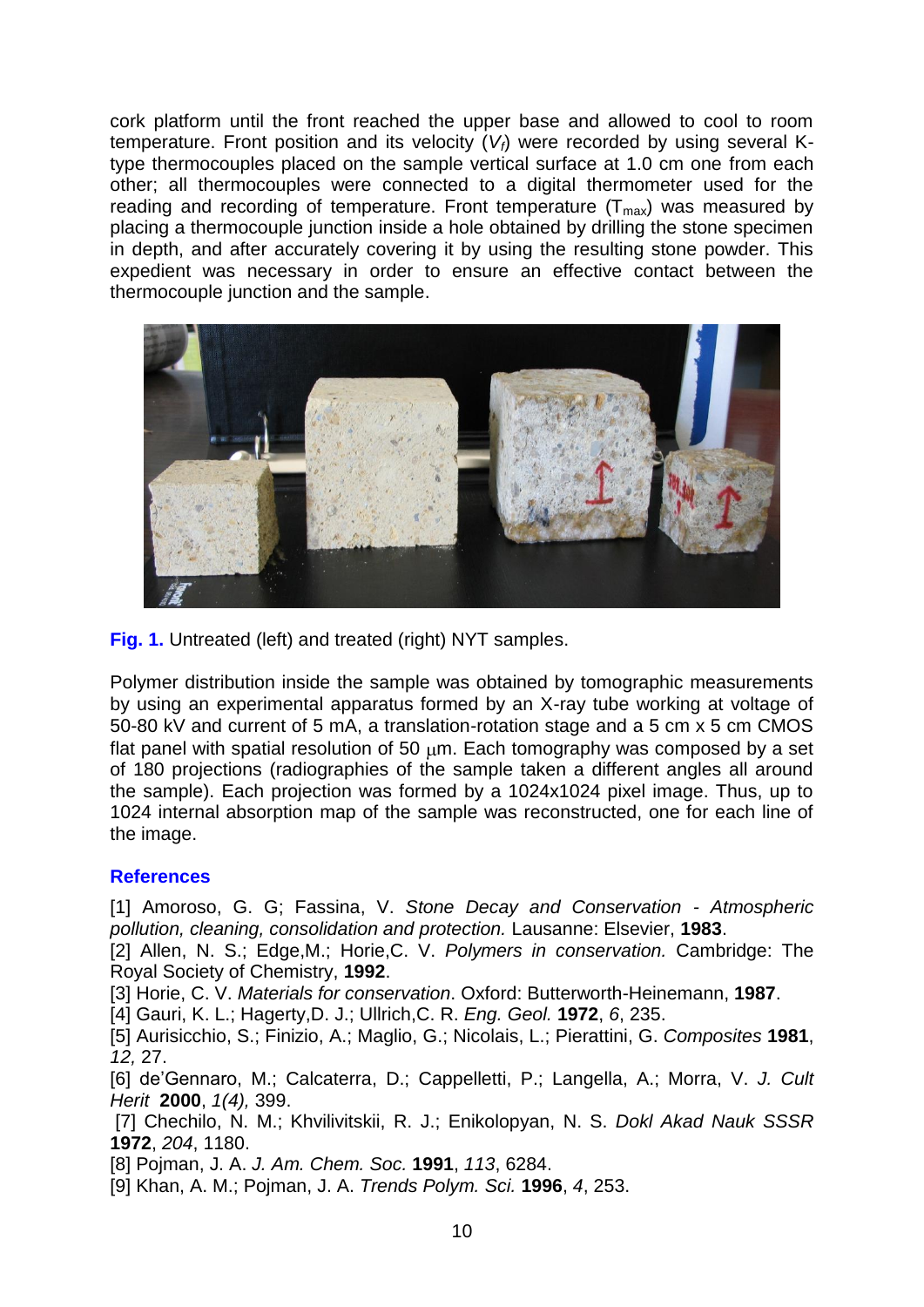[10] Chekanov, Y.; Arrington, D.; Brust. G.; Pojman, J. A. *J. Appl. Polym. Sci.* **1997**, *66*, 1209.

[11] Nagy, I. P.; Sike, L.; Pojman, J. A. *J. Am. Chem. Soc.* **1995,** *117*, 3611.

[12] Pojman, J. A.; Elcan, W.; Khan, A. M.; Mathias, L. *J. Polym. Sci. Part A: Polym. Chem.* **1997**, *35*, 227.

[13] McFarland, B.; Popwell, S.; Pojman, J. A. *Macromolecules* **2006**, *39*, 53.

[14] Binici, B.; Fortenberry, D. I.; Leard, K. C.; Molden, M.; Olten, N.; Popwell, S.; Pojman, J. A. *J. Polym. Sci. Part A: Polym. Chem.* **2006**, *44,* 1387.

[15] Hu, T.; Chen, S.; Tian, Y.; Pojman, J. A.; Chen, L. *J. Polym. Sci. Part A. Polym. Chem.* **2006**, *44*, 3018.

[16] Tredici, A.; Pecchini, R.; Morbidelli, M. *J. Polym. Sci. Part A: Polym. Chem.* **1998**, *36*, 1117.

[17] Tredici, A.; Pecchini, R.; Sliepcevich, A.; Morbidelli, M. *J. Appl. Polym. Sci.* **1998**, *70*, 2695.

[18] Washington, R. P.; Steinbock, O. *J. Am. Chem. Soc.* **2001**, *123*, 7933.

[19] Washington, R. P.; Steinbock, O. *Polymer News* **2003**, *28*, 303.

[20] Mariani, A.; Fiori, S.; Bidali, S.; Malucelli, G.; Ricco, L. *Macromol. Symp.* **2004**, *218*, 1.

[21] Fiori, S.; Mariani, A.; Ricco, L.; Russo, S. *Macromolecules* **2003**, *36*, 2674.

[22] Mariani, A.; Bidali, S.; Fiori, S.; Malucelli, G.; Sanna, E. *e-Polymers* **2003**, *044*, 1.

[23] Mariani, A.; Fiori, S.; Chekanov, Y.; Pojman, J. A. *Macromolecules* **2001**, *34*, 6539.

[24] Bidali, S.; Fiori, S.; Malucelli, G.; Mariani, A. *e-Polymers* **2003**, *060*, 1.

[25] Fiori, S.; Mariani, A.; Ricco, L.; Russo, S. *e-Polymers* **2002**, *029*, 1.

[26] Fiori, S.; Mariani, A.; Bidali, S.; Malucelli, G. *e-Polymers* **2004**, 001, 1.

[27] Fiori, S.; Malucelli, G.; Mariani, A.; Ricco, L.; Casazza, E. *e-Polymers* **2002**, *057*, 1.

[28] Mariani, A.; Alzari, V.; Monticelli, O.; Pojman, J.A.; Caria, G. *J. Polym. Sci.: Part A: Polym. Chem.* **2007**, *45*, 4514.

[29] Mariani, A.; Bidali, S.; Caria, G.; Monticelli, O.; Russo, S.; Kenny, J.M. *J. Polym. Sci.: Part A: Polym. Chem.* **2007**, *45*, 2204.

[30] Mariani,A.; Bidali,S., Fiori,S.; Sangermano, M.; Malucelli, G.; Dongiovanni, R.; Priola, A. *J. Polym. Sci. Polym. Chem.* Ed. **2004**, *42*, 2066.

[31] Brunetti, A.; Princi, E.; Vicini, S.; Bidali, S.; Mariani, A. *Nucl. Instr. Meth. Phys. Res.* B **2004**, *22*, 235.

[32] Vicini, S.; Mariani, A.; Princi, E.; Bidali, S.; Pincin, S.; Fiori, S.; Pedemonte, E.; Brunetti, A. *Polym. for Advan. Technol.* **2005**,*16(4)*, 293.

[33] Brunetti, A.; Mariani, A.; Bidali, S. *Il Nuovo Cimento C*, (in press) 2007.

[34] de'Gennaro, M.; Franco, E.; Langella, A.; Mirra, P.; Morra, V. *Period Mineral*  **1982**, *51*, 287.

[35] de'Gennaro, M.; Petrosino, P.; Conte, M. T.; Munno, R.; Colella, C. *Eur. J. Mineral* **1990**, *2*, 779.

[36] de'Gennaro, M.; Cappelletti, P.; Langella, A.; Perrotta, A.; Scarpati, C. *Contrib. Mineral Petrol* **2000**, *139(1)*, 17.

[37] Calcaterra, D.; Cappelletti, P.; de'Gennaro, M.; Iovinelli, R.; Langella, A.; Morra, V. *Geologia Applicata ed Idrogeologia* **1990**, *30*, 13.

[38] Calcaterra, D.; Cappelletti, P.; Carta, L.; de'Gennaro, M.; Langella, A.; Morra, V. *Use of local building stones in the architecture of historical towns: some case histories from southern Italy.* In: Proceedings of the 2<sup>nd</sup> Int. Congress on Science and